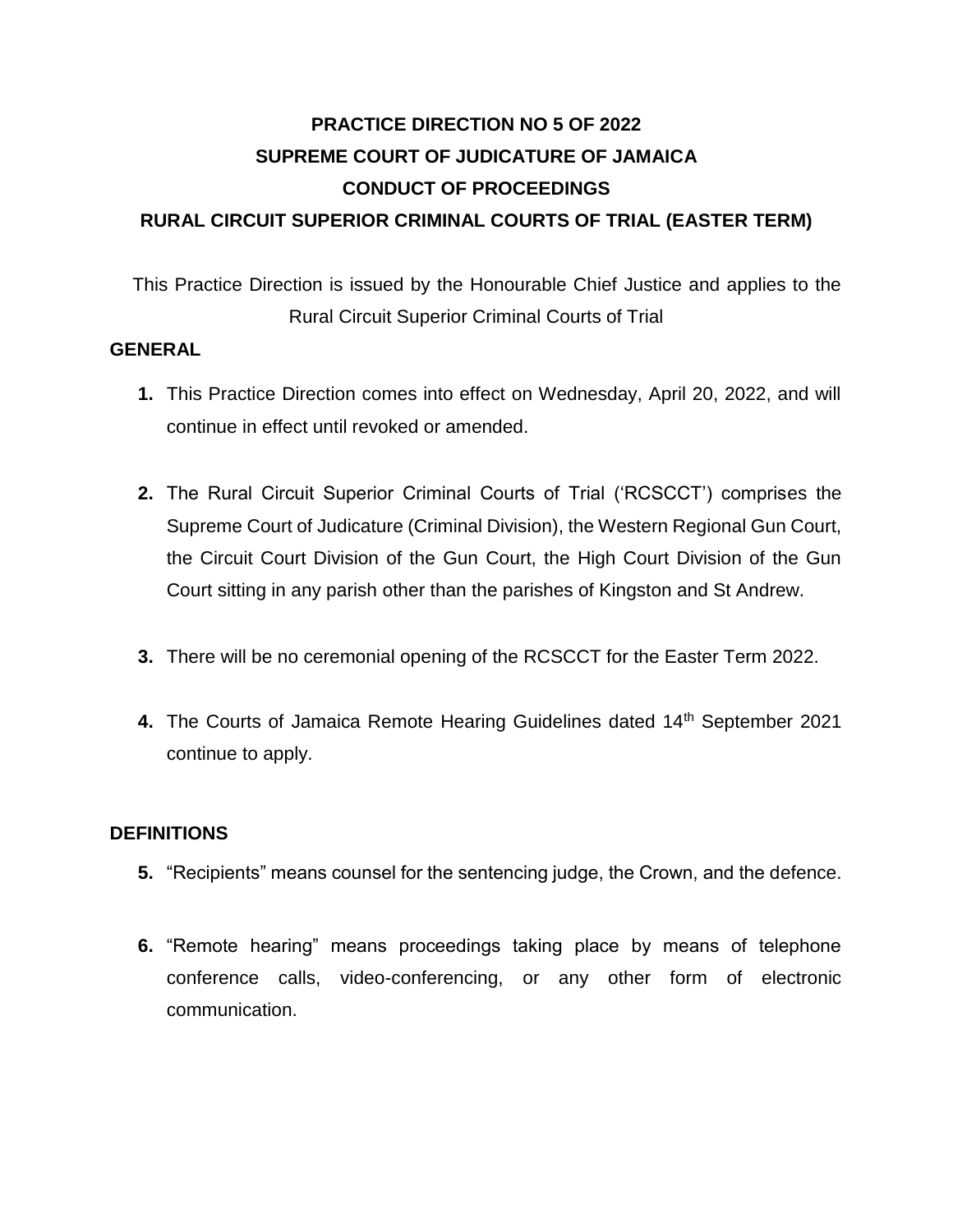- **7.** "Remote location" means any place other than inside the courtroom or chambers where a trial or hearing is taking place.
- **8.** The expression "virtual hearing" in Practice Direction (No 12) of 2020 is deleted where it appears and is replaced with the term "remote hearing" as defined in paragraph 6 above.

#### **COVID-19 GUIDELINES**

- **9.** To protect all court users, judges, and staff against the existing threat of the Covid19 virus, all persons are strongly urged to wear a mask. All sanitization protocols in place will continue at the RCSCCT until further notice.
- **10.**Any person exhibiting flu-like symptoms and any other symptoms of the Covid-19 virus will not be allowed to enter any of the court buildings.
- **11.**Any person exhibiting signs and symptoms of the Covid-19 virus after entry to any of the court buildings will be required to leave immediately.
- **12.**All persons entering the court buildings should be wearing a mask at the time of entry and it is strongly recommended that they continue to do so when in the courtrooms, offices, registries, and while traversing the corridors and other public spaces within the courts.
- **13.**Temperature checks will be administered at all entry points to the courts and persons with temperatures of 98.6º F (37º C) or higher will be denied entry.
- **14.**All persons entering the court buildings are required to sanitize their hands upon each entry.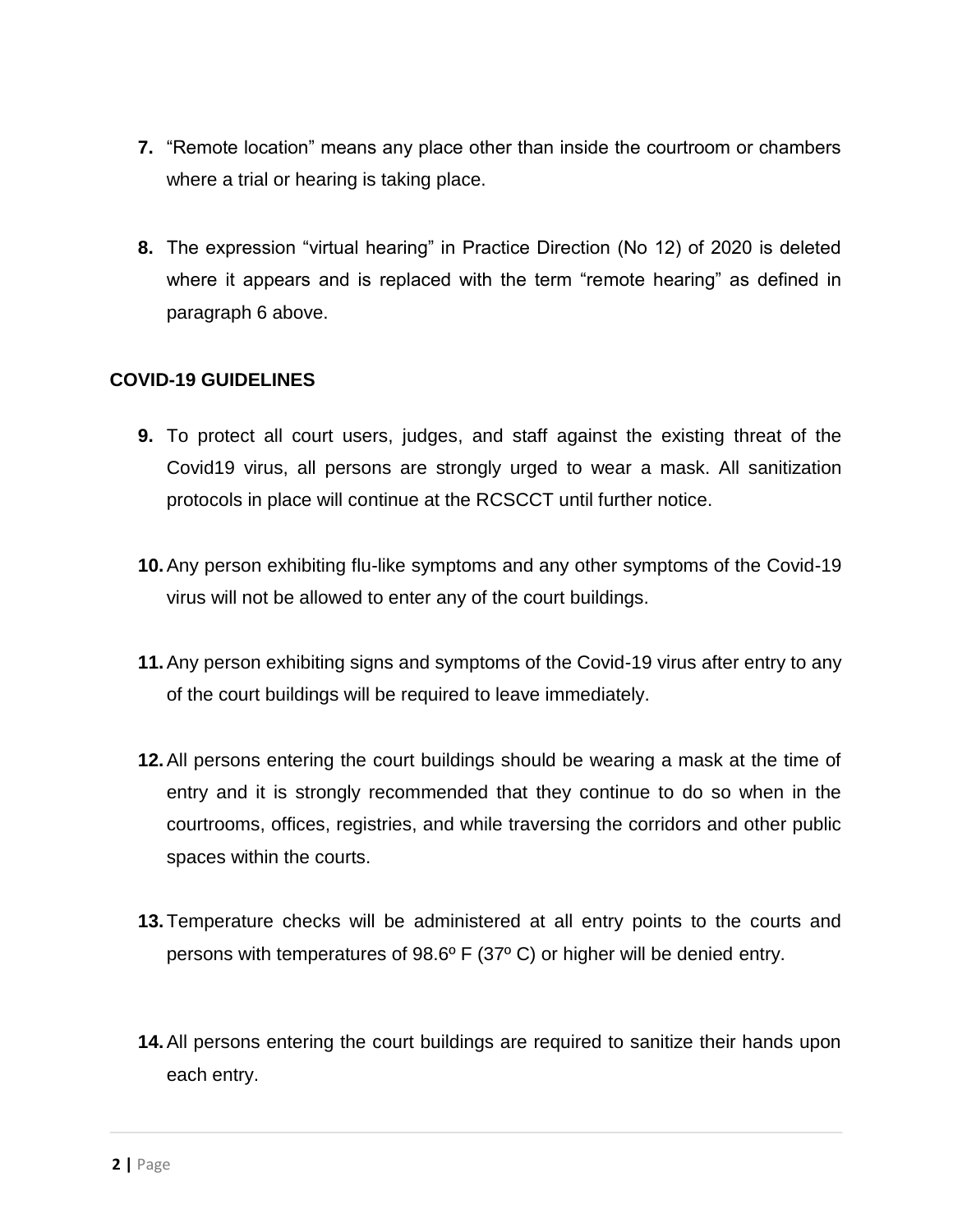**15.**All persons who are permitted to enter the building are encouraged to wash their hands frequently with soap and water at the most appropriate facility provided in the court building.

#### **CASE MANAGEMENT**

- **16.** Practice Direction (No 6) of 2020 dated the 30<sup>th</sup> day of May 2020 applies to all case management hearings. Counsel for the Crown and defence must be prepared accordingly.
- **17.** Unless the judge of the case management court orders otherwise defendants in custody are not to be taken to court and the case management hearing will be conducted remotely.
- **18.** Where the hearing is being conducted remotely Practice Direction (No 12) of 2020 dated the 17<sup>th</sup> day of September 2020 applies.
- **19.** Where the defendant is in custody and the Crown intends to offer no evidence against the defendant, the defendant need not be present in open court and such a hearing may be conducted by remote hearing.
- **20.** Where the Crown intends to offer no evidence against a defendant who is on bail the defendant must appear in person in open court.
- **21.** Any defendant in custody who wishes to enter a plea of guilty shall have his matter accommodated regardless of the date the matter has been set for trial or any other type of hearing and such plea of guilty may be entered by way of remote hearing.
- **22.** Any defendant on bail who wishes to enter a plea of guilty, shall have his matter accommodated regardless of the date the case is scheduled for trial or any other type of hearing and must appear in person in open court to enter his plea.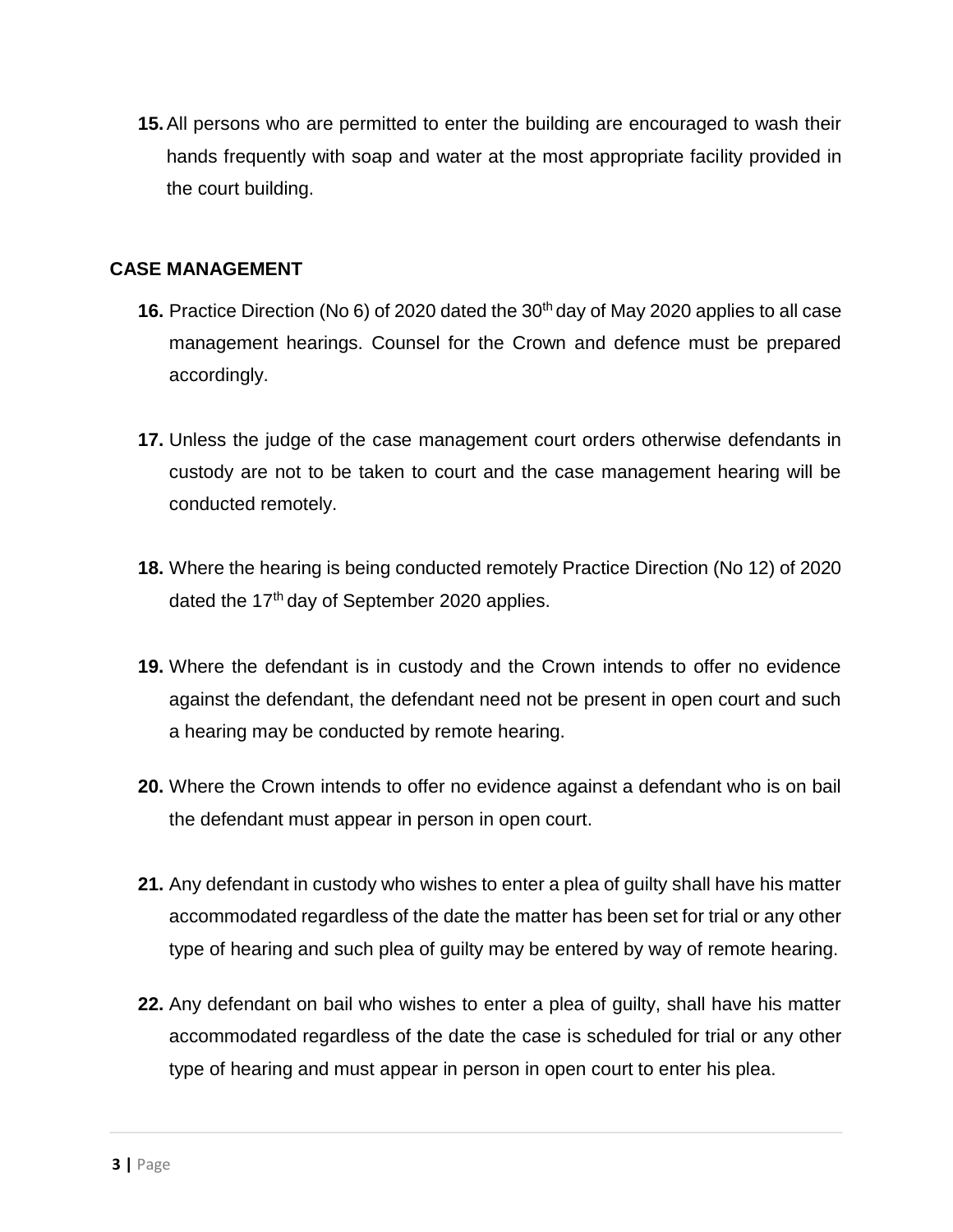- **23.** At all times during the case management hearing the Judge must be present in open court and where the hearing is to be held remotely then the parties are to be connected to the court in which the Judge is present.
- **24.** Where a plea is to be entered regardless of whether the person is on bail or in custody, counsel for both the Crown and defence must be present in open court.

#### **RESUMPTION OF JURY TRIALS**

**25.** Jury trials will resume in all RCSCCT as follows:

| a. St. Catherine, Clarendon & St. James<br>b. Manchester, St. Thomas & St. Ann<br>c. Westmoreland, Trelawny & Portland<br>d. St. Elizabeth, St. Mary & Hanover | $\sim$                                     | <b>April 20, 2022</b>       |
|----------------------------------------------------------------------------------------------------------------------------------------------------------------|--------------------------------------------|-----------------------------|
|                                                                                                                                                                | $\sim$<br>$\blacksquare$<br>$\blacksquare$ | May 9, 2022<br>June 6, 2022 |
|                                                                                                                                                                |                                            |                             |

**26.**All jurors are required to comply with the Covid-19 guidelines specified in paragraphs 9 to 15.

**27.** Judges assigned in the criminal trial courts should endeavour to conduct the empanelling process in a timely manner to allow for the release of the remaining jurors who have not been selected.

**28.** Where the usual accommodation for the jury's deliberation is inadequate due to the Covid-19 restrictions, the Judge shall allow the jury to utilize the courtroom in which the trial is being conducted for this purpose.

**29.** Where other suitable arrangements can be made, such as the availability of another courtroom, paragraph 28 need not be applied.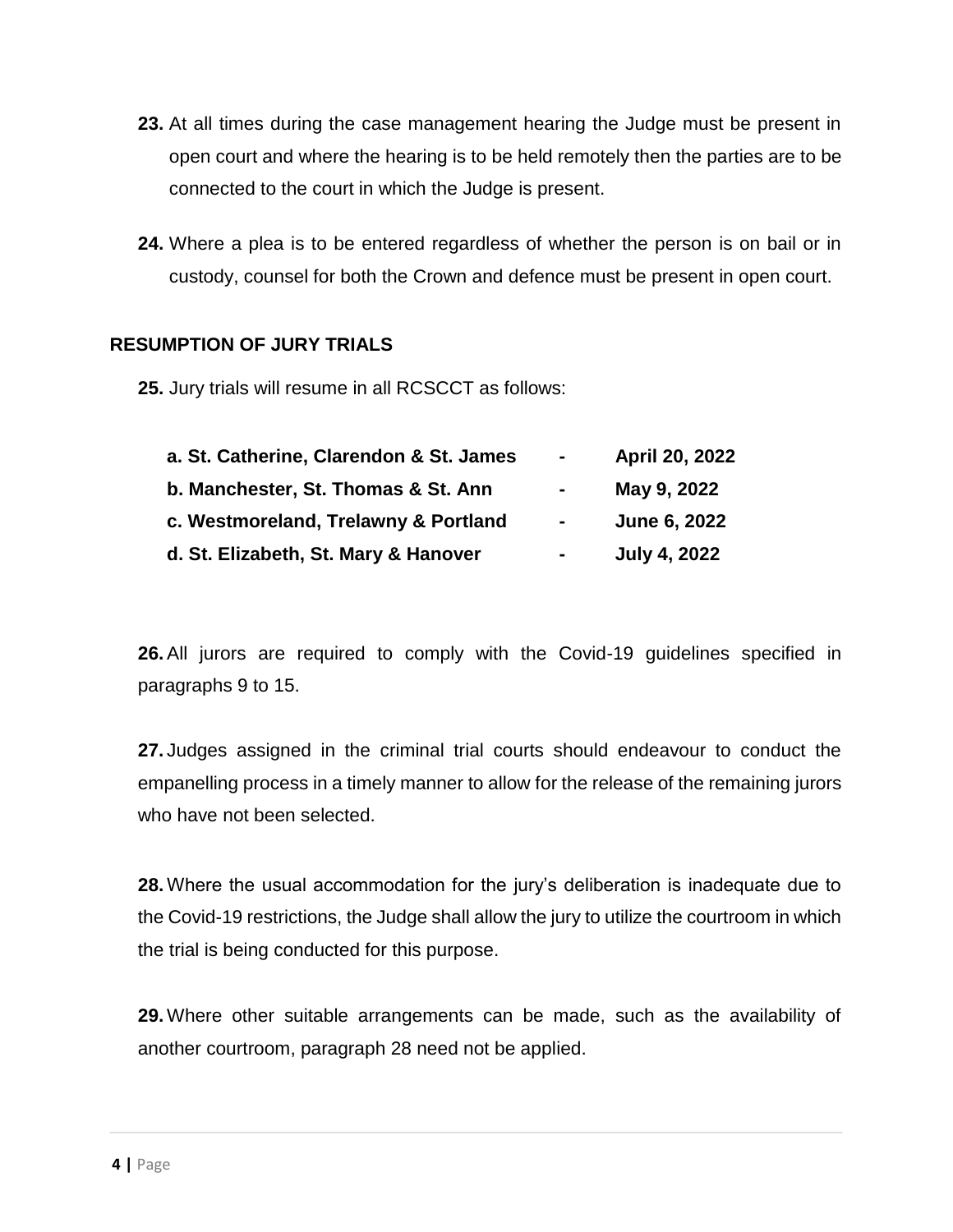### **TRIALS GENERALLY**

**30.**Paragraphs 21 and 22 apply to persons in custody or on bail who are listed for trial as the case may be.

**31.** The Judge must be present in open court.

**32.** The general rule is that counsel for the Crown and defence are to be present in open court.

**33.** Notwithstanding paragraph 32, a judge may permit counsel for the Crown or defence to appear remotely in a trial if the circumstances make it just and fair to do so.

**34.**An application for permission under paragraph 33 must be filed in writing at the relevant registry, at least one (1) week before the scheduled trial date.

**35.** Where the circumstance requires, the Judge may order an applicant to provide supporting document(s) or any other information deemed necessary to determine whether permission ought to be granted.

**36.** In considering an application under paragraph 34, the Judge must take into consideration the nature of the case, the witnesses involved, the views of the parties, the capability of the court to provide remote hearing facility for the duration of the trial<sup>1</sup>, and whether sufficient measures can be put in place to preserve the integrity of the trial.

**37.** Where permission is granted under paragraph 33, the Judge must make appropriate Orders, taking into account the nature of the particular case.

l

<sup>1</sup> In determining the capability of the court to provide remote hearing facility consideration must be given to the following: (a) bandwidth at the court; (b) the equipment available at the court; (c) the availability of personnel to provide technical support; and (d) the duration of the trial or those parts of the trial to be conducted remotely.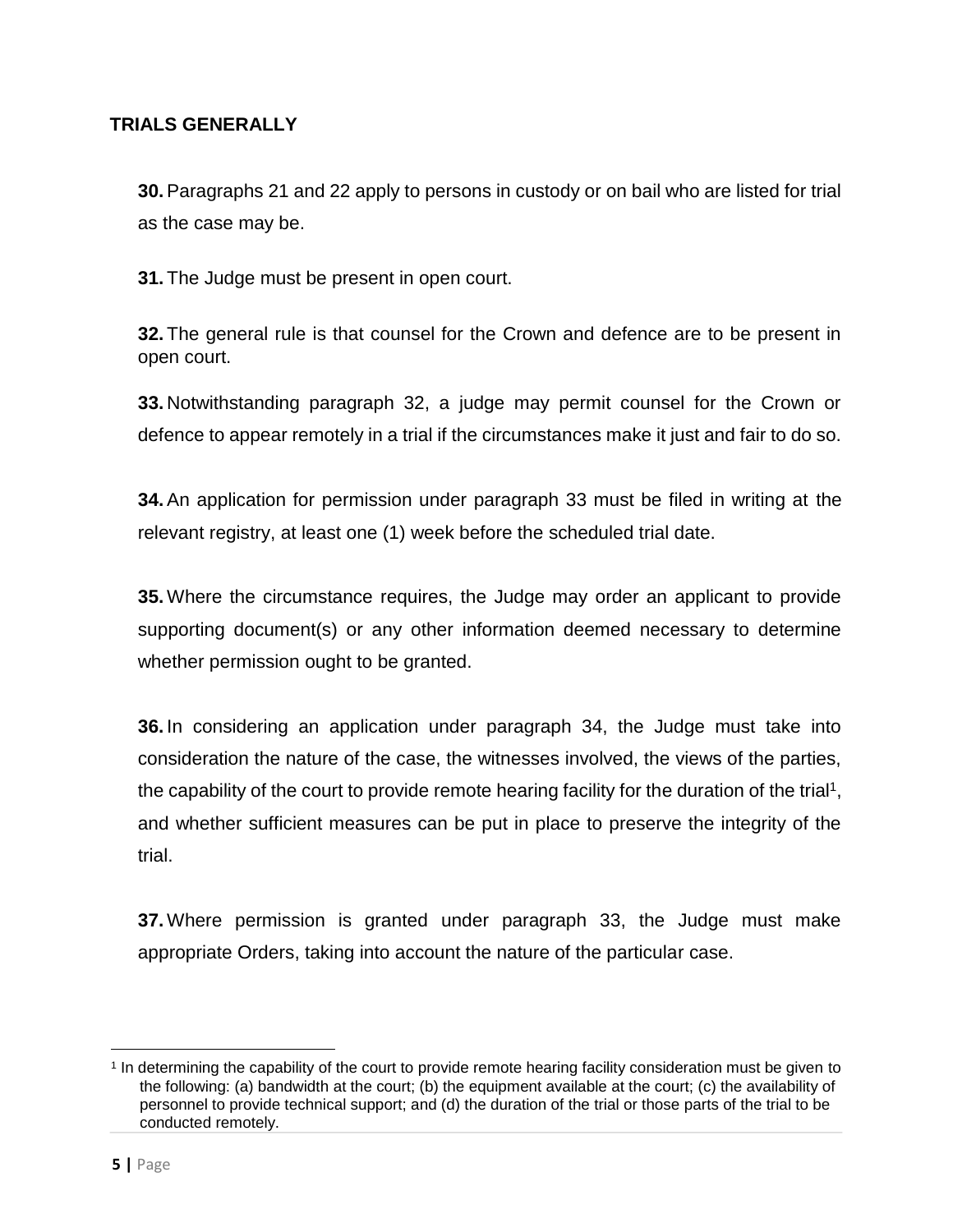**38.**Any Order under paragraph 37, must include the terms and conditions under which counsel will be permitted to appear remotely.

**39.** Other than the sentencing phase of a trial, the general rule is that defendants are to be present in open court.

#### **SENTENCING**

- **40.**Subject to paragraphs 47, 48, and 49 the general rule is that the judge, counsel for the Crown, counsel for the defendant, the defendant, and the court reporter are to be present in open court at the sentencing hearing.
- **41.**Notwithstanding paragraph 40 sentencing of persons in custody may take place by remote hearing where it is convenient and just to do so.
- **42.**Any Social Enquiry Report (SER) requested by the court will be in the short form unless the judge specifically requests the long form of the report.
- **43.**Any SER requested is to be sent by the probation officer by way of electronic mail to the following email addresses for the respective parishes:

St. Catherine – stcatherine.rmc@rmc.gov.jm

Clarendon – clarendon@rmc.gov.jm

Manchester – manchester@rmc.gov.jm

St. Elizabeth – stelizabeth.rmc@rmc.gov.jm

Westmoreland – westmoreland@rmc.gov.jm

Hanover – hanover.rmc@rmc.gov.jm

St. James – stjames@rmc.gov.jm

Trelawny – trelawny.rmc@rmc.gov.jm

St. Ann – stann@rmc.gov.jm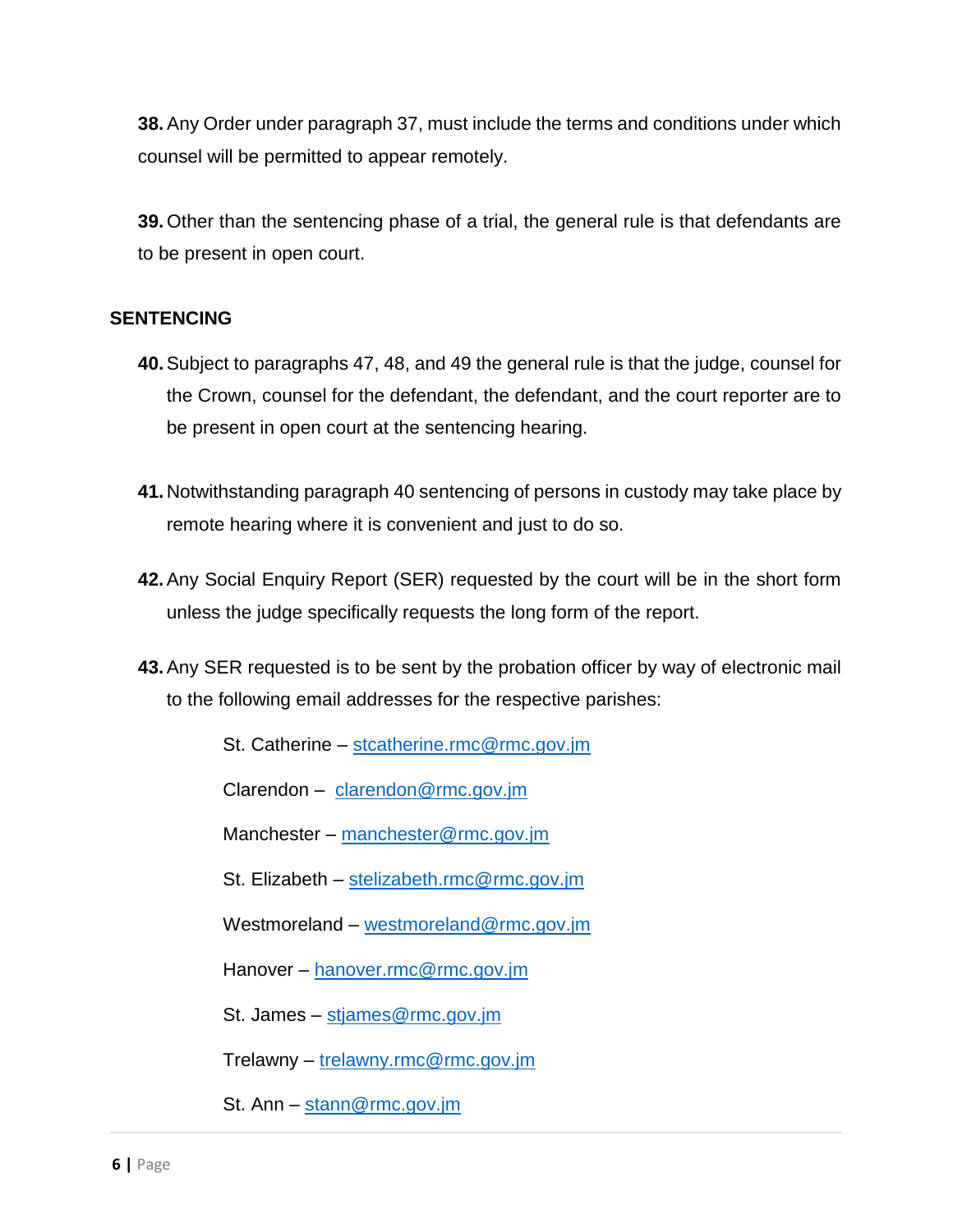St. Mary – stmary.rmc@rmc.gov.jm

Portland – portland@rmc.gov.jm

St. Thomas – stthomas.rmc@rmc.gov.jm

- **44.**The SER should be sent by the probation officer at least five (5) days before the sentencing date.
- **45.**On receipt of the SER, the registry is to send the report to the recipients as well as the court reporter.
- **46.**Unless the recipients indicate that the probation officer is needed to answer questions in court, then the SER will form part of the record of the trial.
- **47.**Where probation officers are needed in court, their appearance is to be by remote hearing unless the Judge orders otherwise.
- **48.**Counsel for the Crown and the defence may appear remotely at the sentencing hearing.
- **49.**Where a defendant has been convicted of any criminal offence at any court to which this Practice Direction applies and has not yet been sentenced, and the judge is no longer presiding at the court where the defendant was convicted, the judge may proceed to pass sentence by live video link, provided the following conditions are met:
	- **a.** the judge is present in court either in-person or remotely where the sentencing hearing is to take place;
	- **b.** the defendant is present in the court either in-person or remotely;
	- **c.** the court reporter is present in court either in-person or remotely;